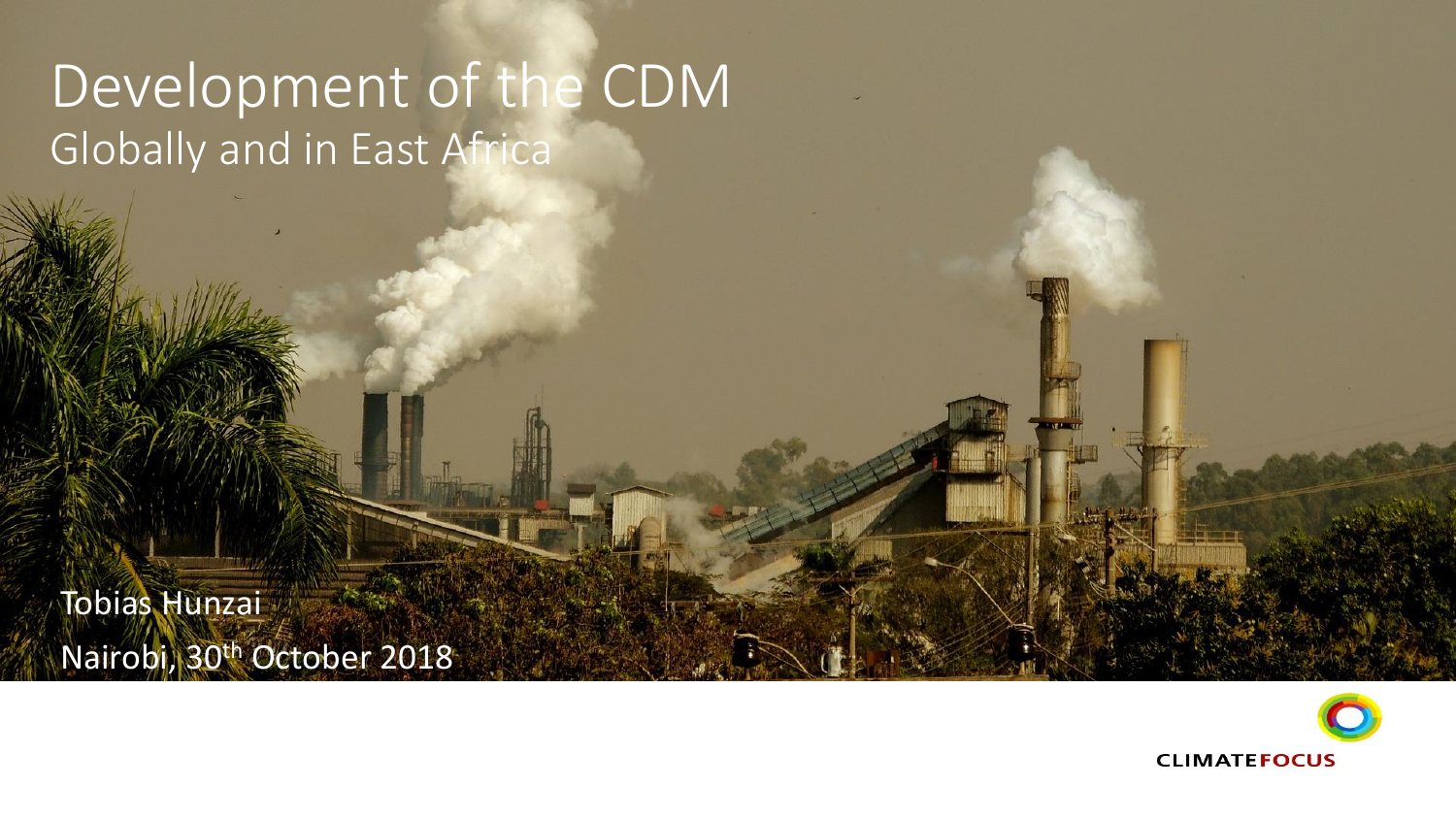# CDM project experience in East Africa

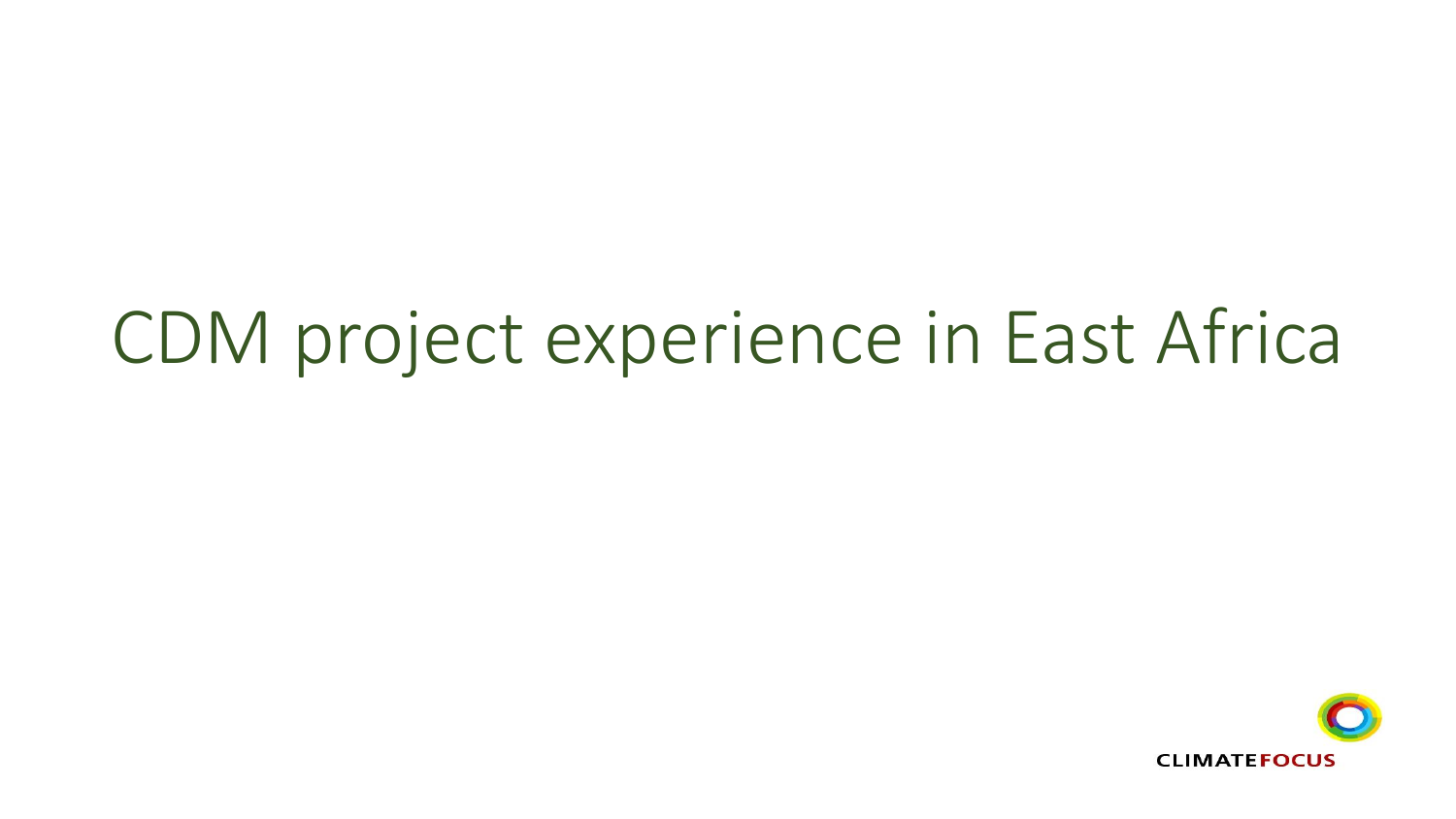### Registered projects

#### World [7807]

# Africa: 2.8% of global CDM project share

# East Africa: 0.8% of global projects

Africa [217] East Africa [64]

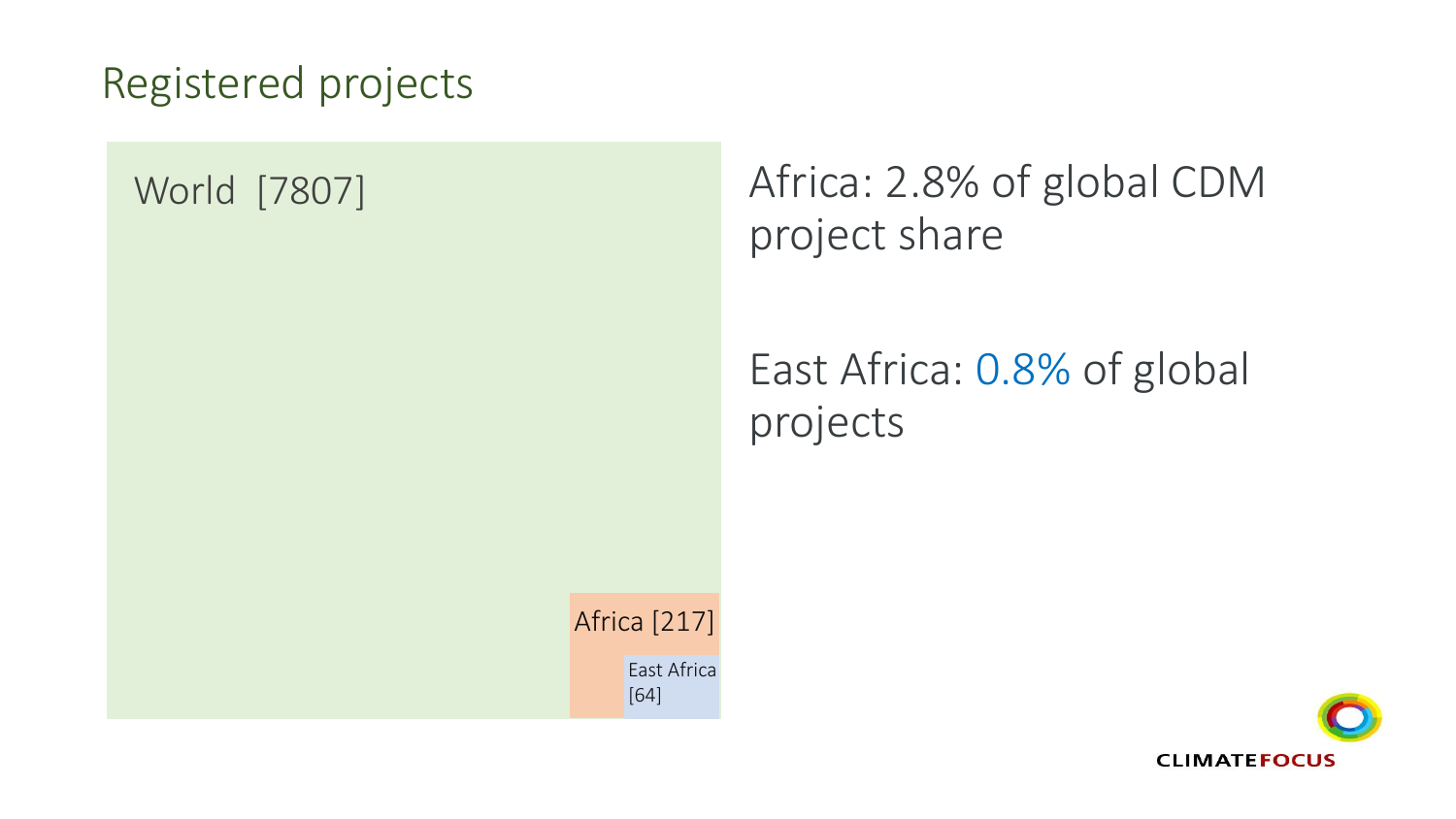# Geographical distribution of projects



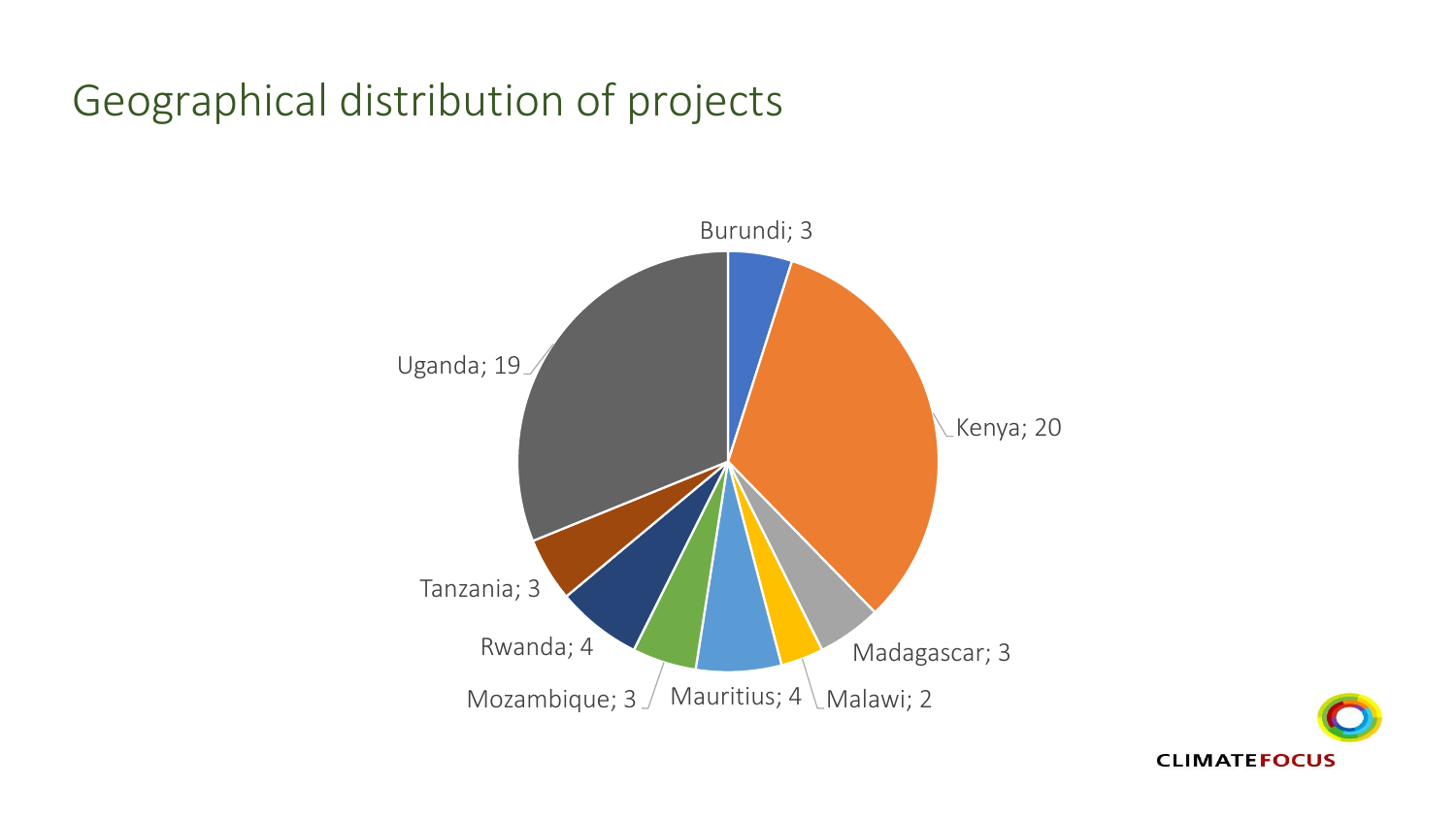### Covered project types



 $\blacksquare$  # of projects per type

**CLIMATEFOCUS**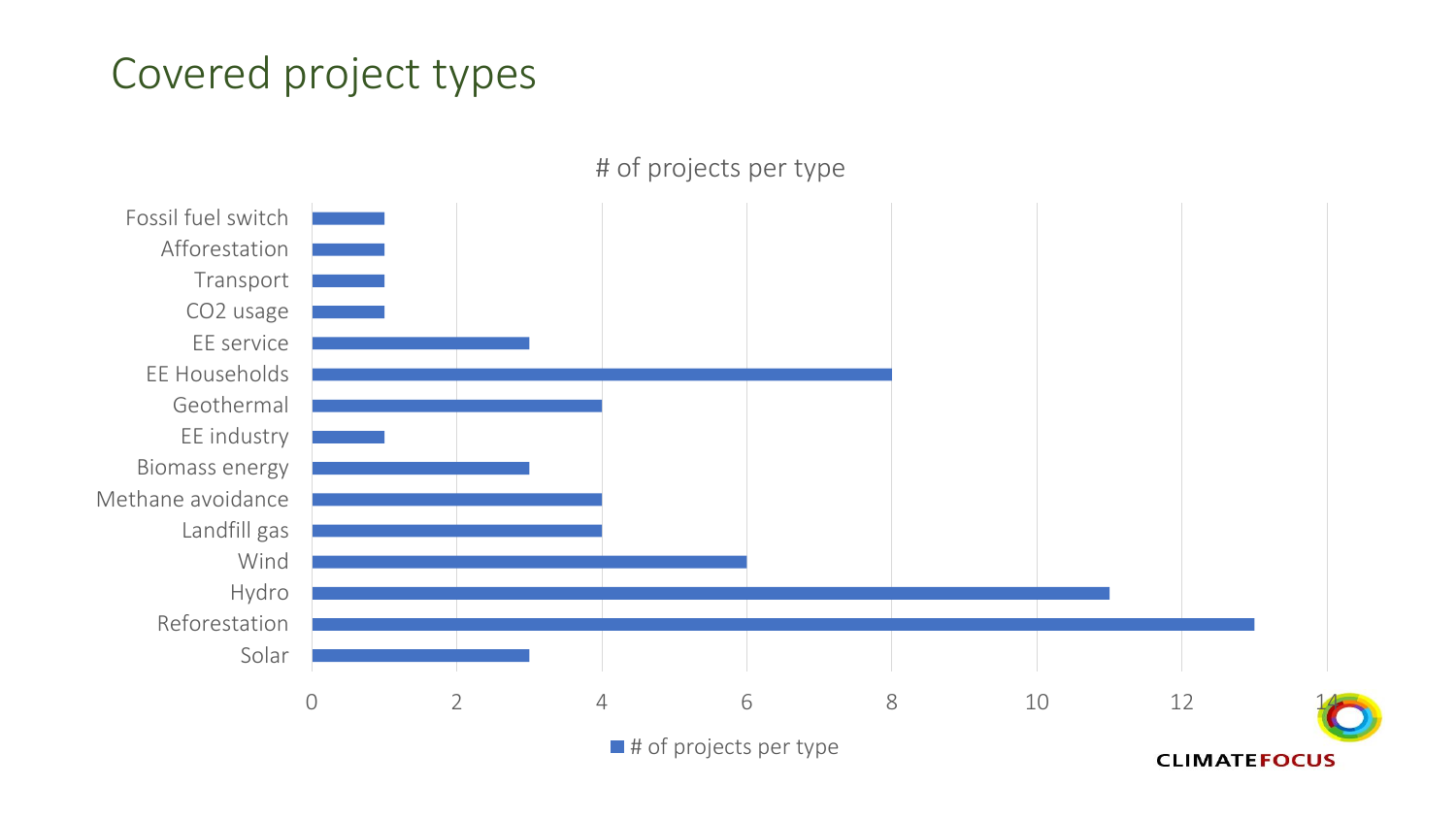### Million CERs issued for projects

# World [1953]

East Africa: 0.4% of global issuance Out of the 64 projects, 40 have not issued any credits to date

Africa: 2.3% of global issuance

Africa [47.8]

East Africa [6.9]

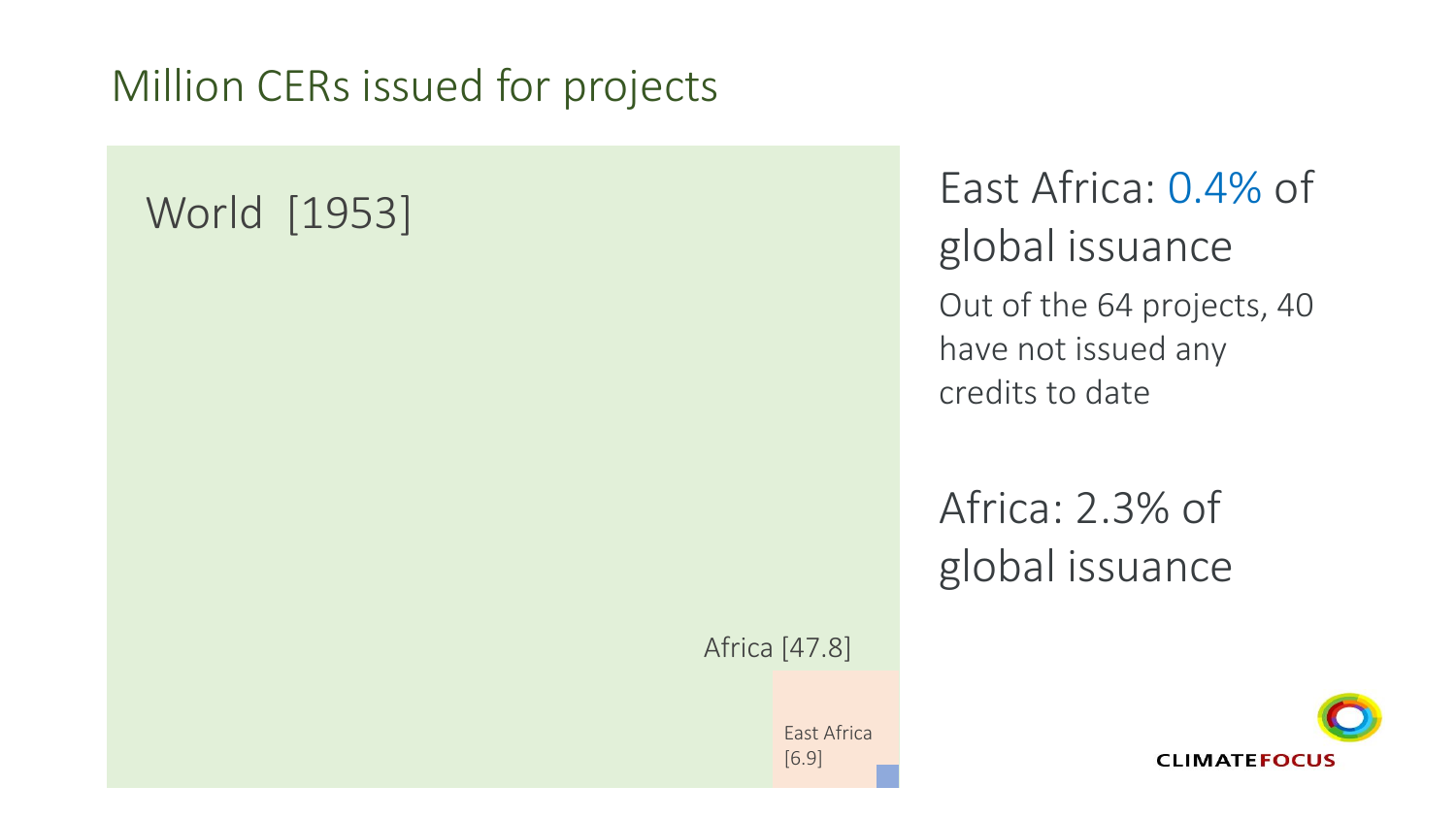# CDM PoA experience in East Africa

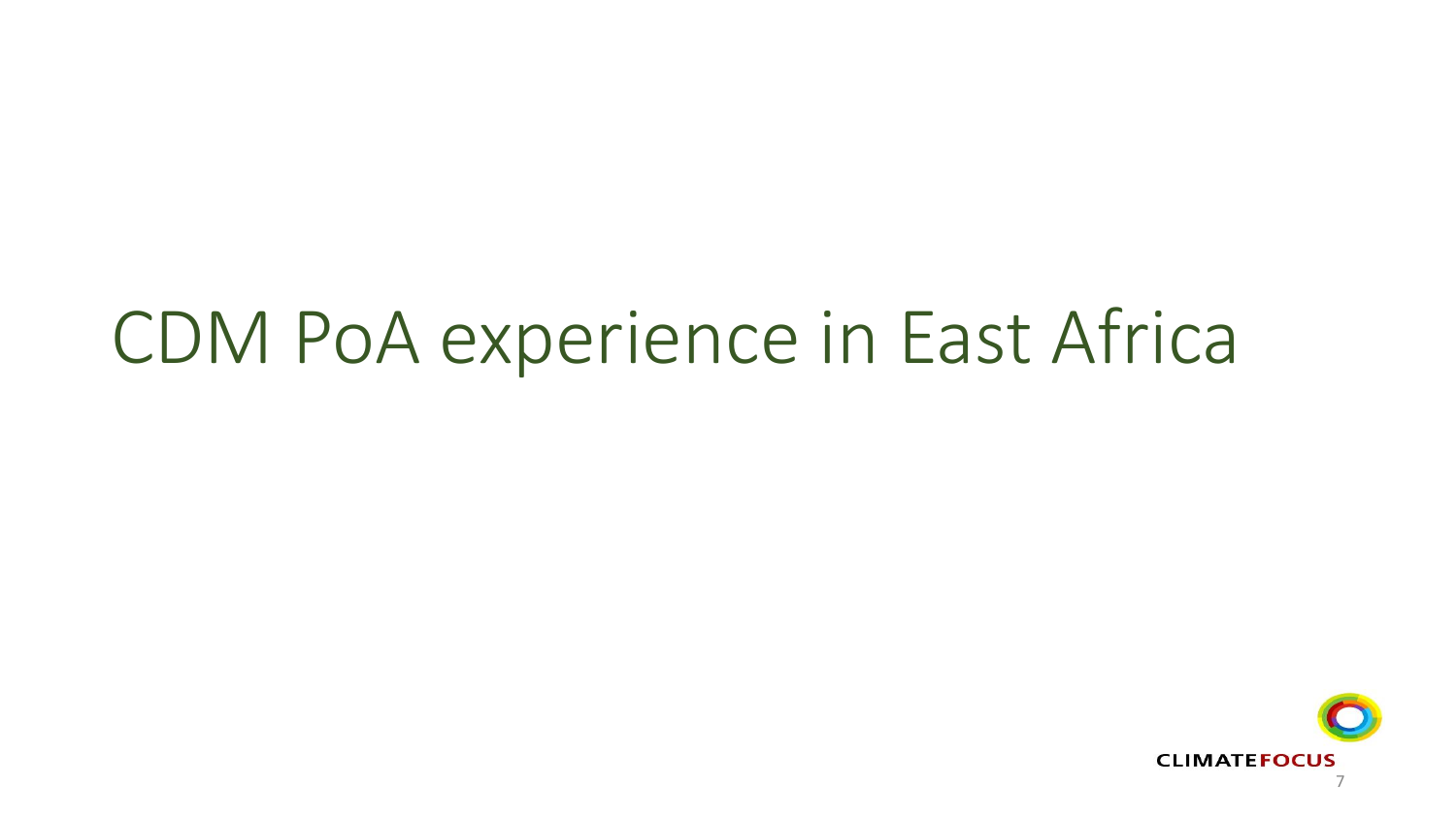## Number of registered PoAs

# World [315]

#### Africa [111]

#### East Africa [48]

#### East Africa: 15.2% of global registration

- 36 PoAs so far with CPAs exclusively in East Africa, 12 PoAs with CPAs partially in West Africa
- 3 PoAs in West Africa replaced at validation
- 2 PoAs in West Africa rejected
- 10 currently in validation
- Issuances in 14 of 48 PoAs

#### Africa: 35.2% of global registration

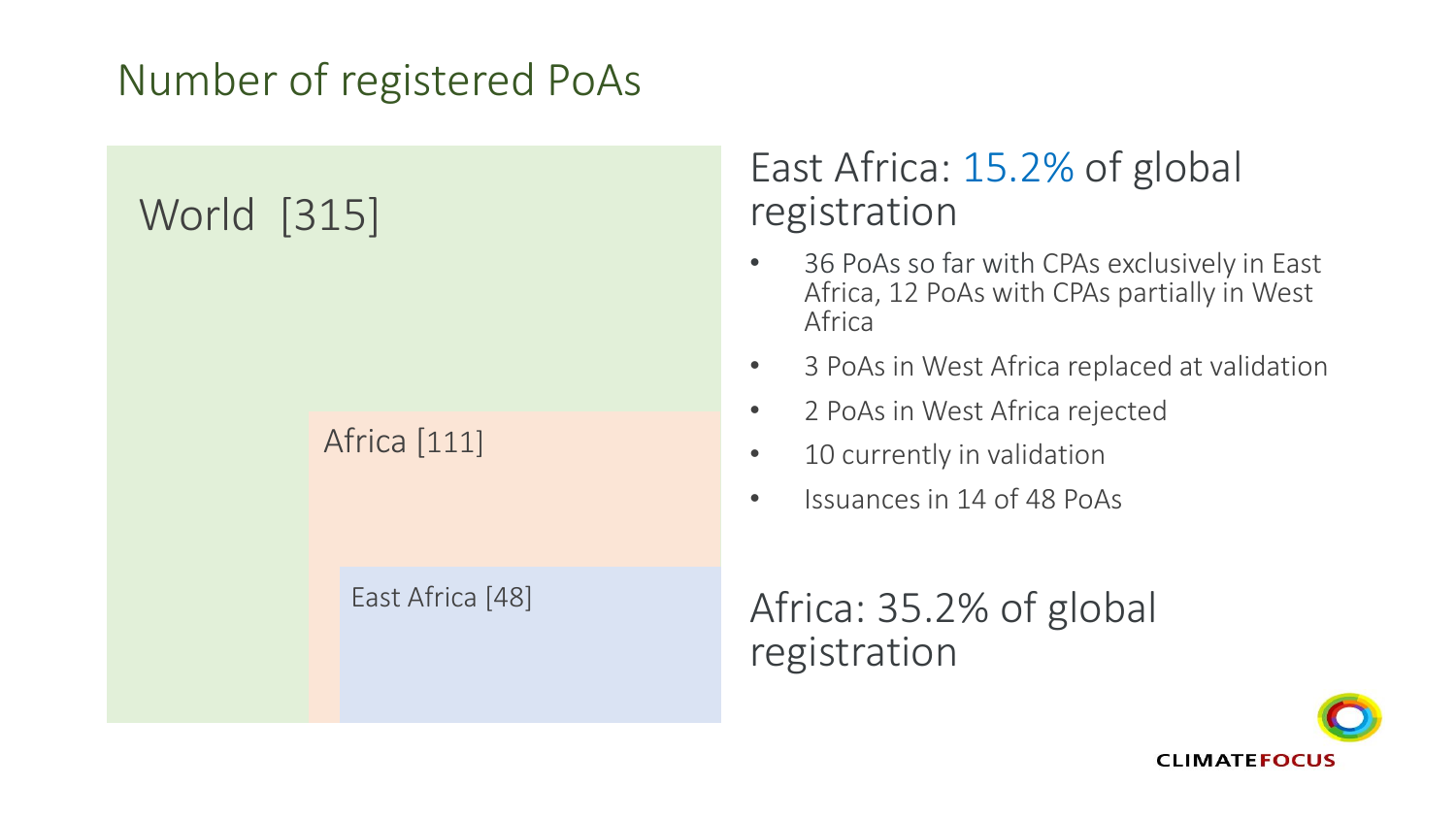#### Covered project types in PoAs



# of activities per type

 $\blacksquare$  # of activities per type

**CLIMATEFOCUS**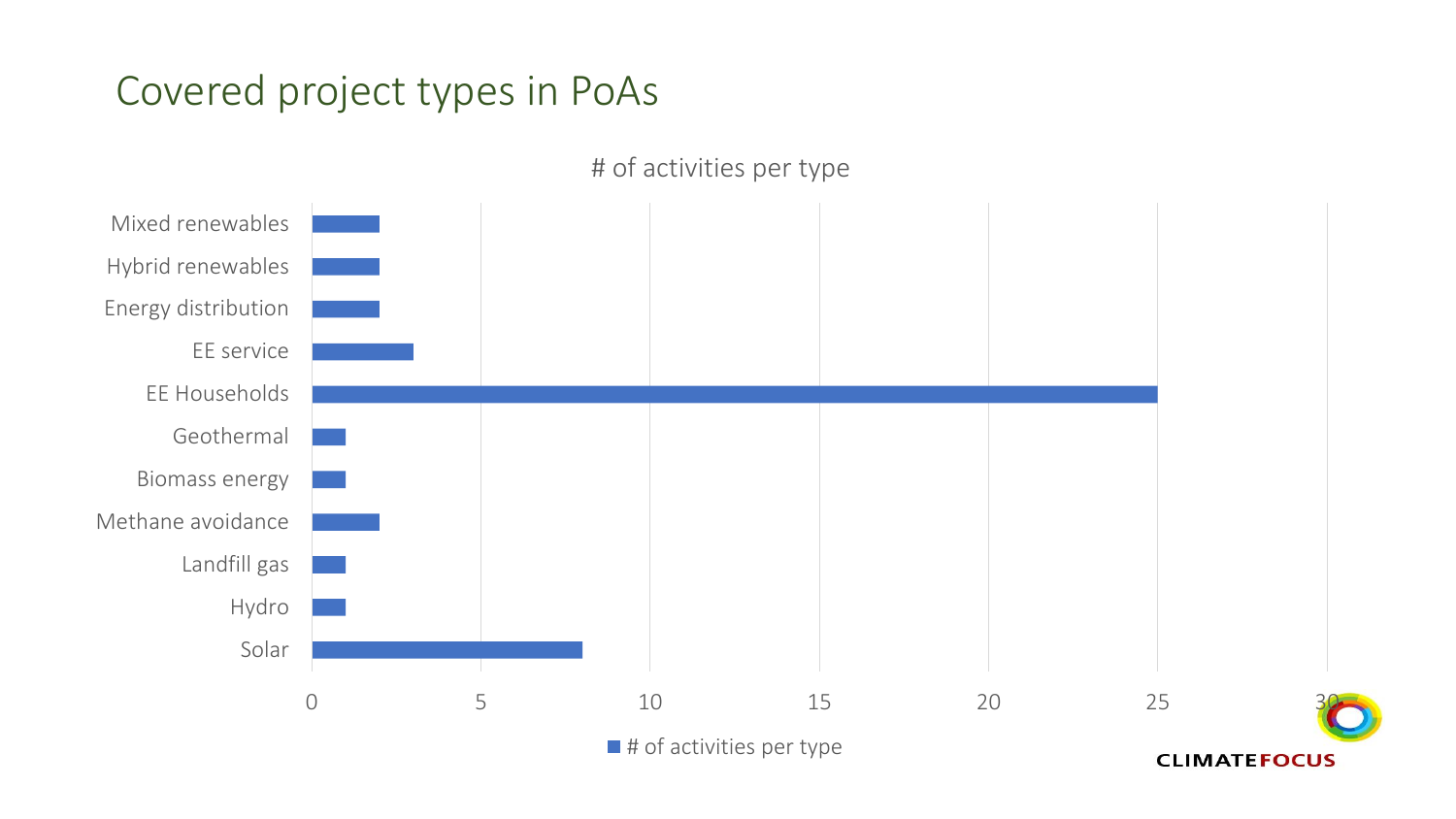### Geographical distribution of CPAs



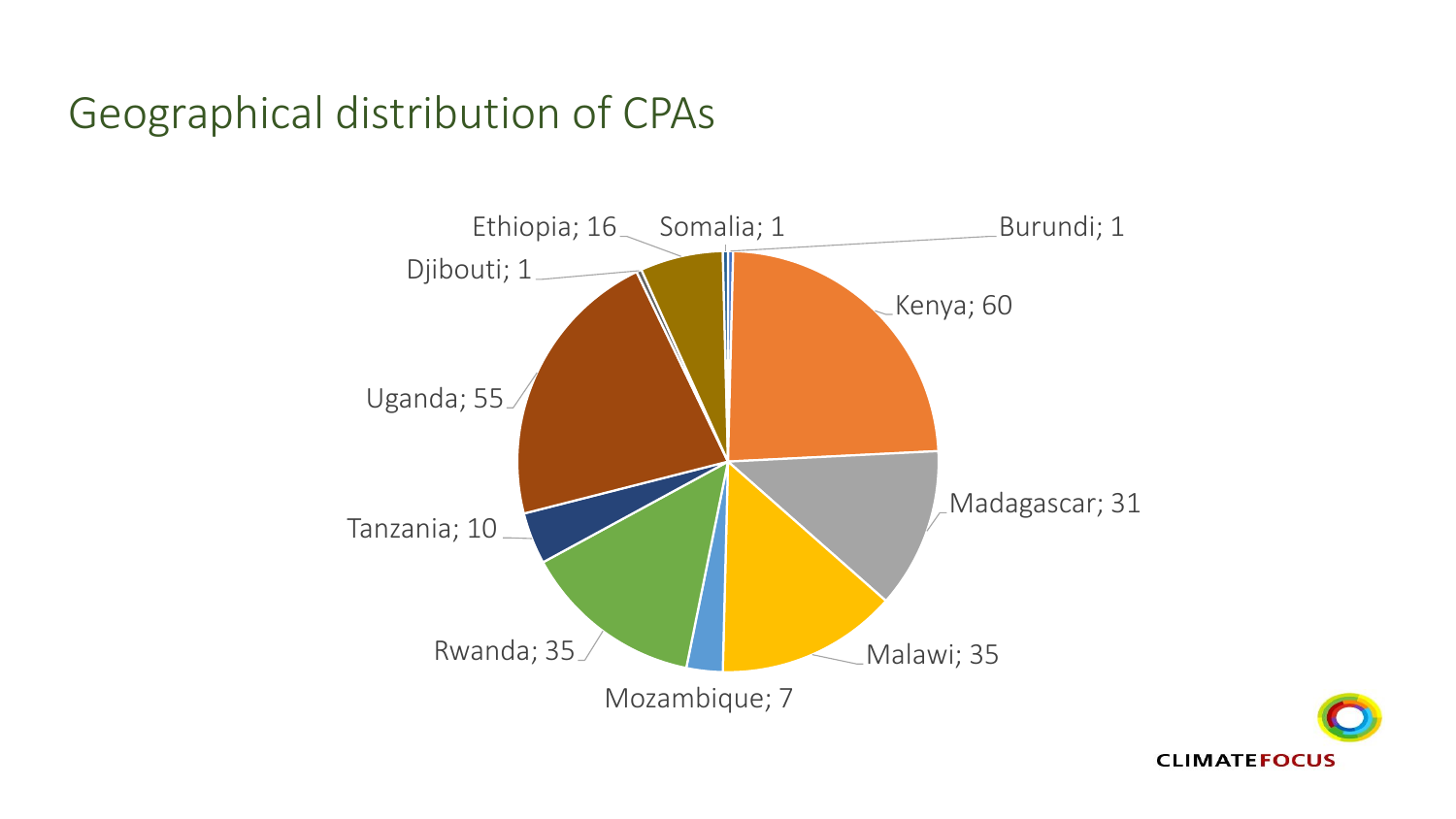Million CERs issued in CPAs

# World [13.9]

East Africa: 13% of global issuance Issuances in 54 of the 265 CPAs

Africa: 25.9% of global issuance

#### Africa [3.6]

East Africa [1.8]

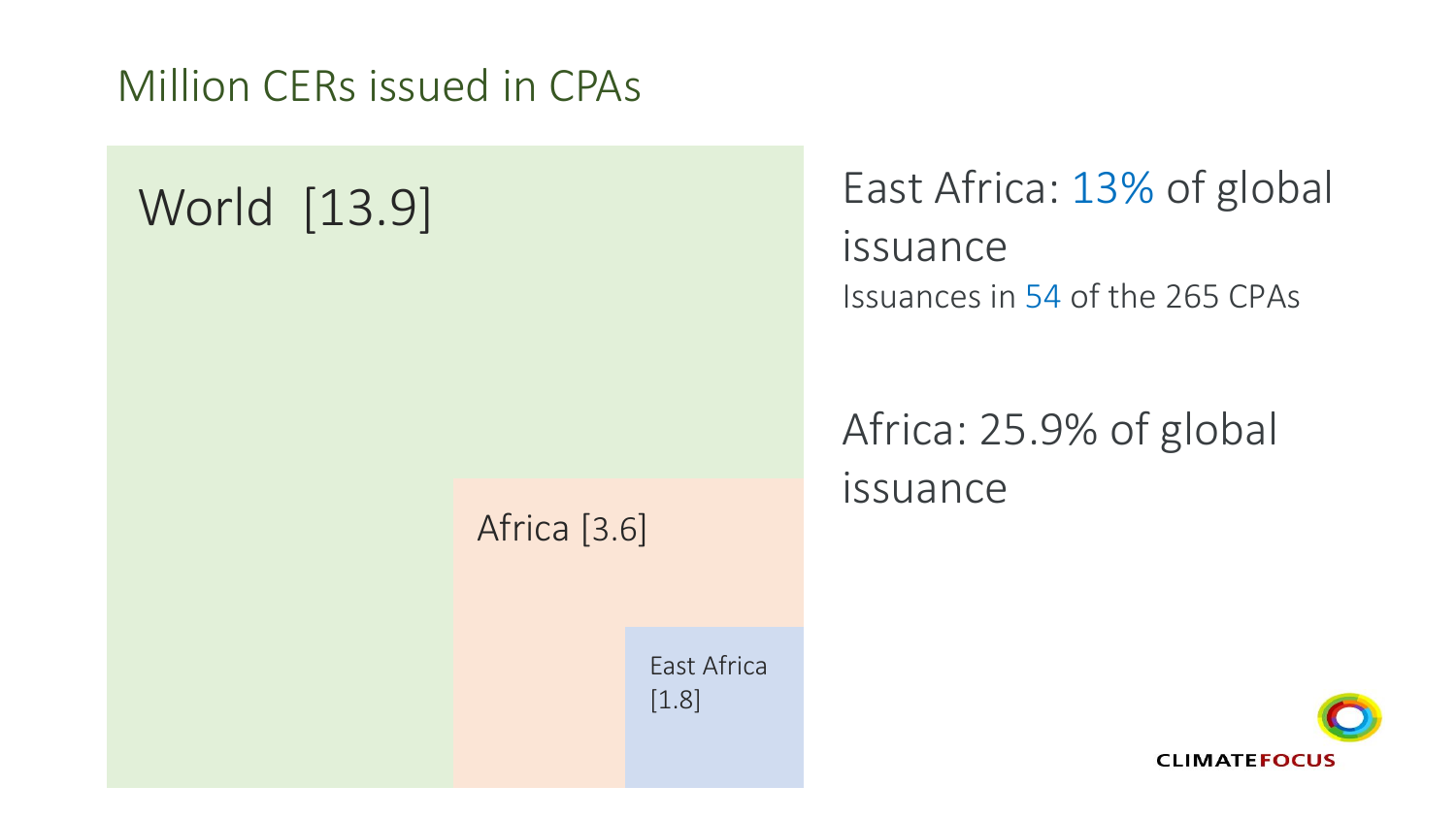# **Context**

Under the CDM, building capacity for participation from African countries took a long time.

Programmatic approaches that took into consideration implementation barriers in least developed countries were beneficial for African CDM participation.

Pro -active considerations for participation in the new carbon mechanisms of the Paris Agreement are necessary for taking full advantage of the benefits.